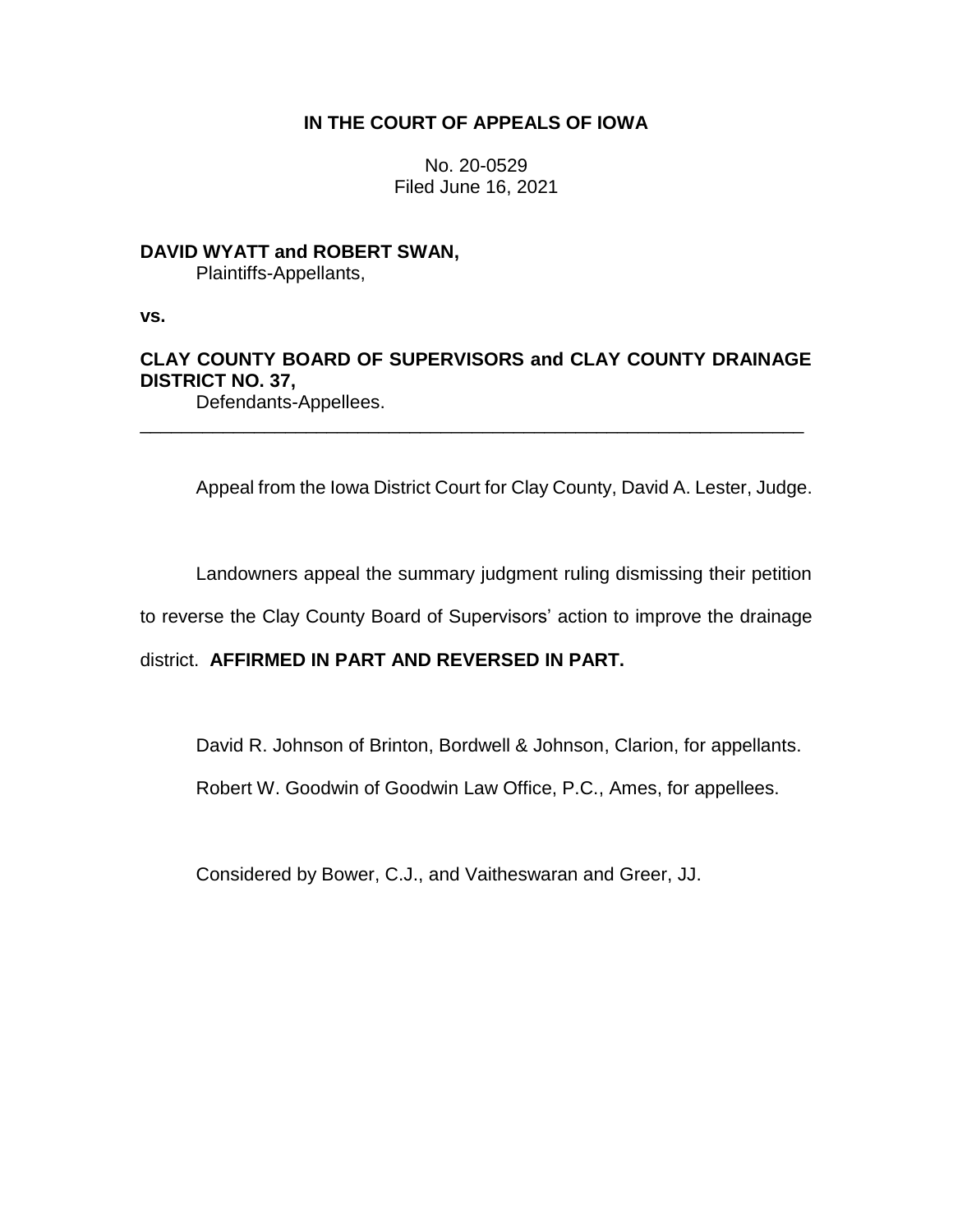**GREER, Judge.**

 $\overline{a}$ 

This case falls into the category of be careful what you ask for. To resolve water drainage issues in Clay County Drainage District No. 37 (DD37), landowners David Wyatt and Robert Swan (Landowners) asked for an investigation into the main tiles serving the district. The Clay County Board of Supervisors (Board), as the trustees of DD37, sought to address the excess water situation. The Board investigated the concerns by retaining an engineer, Jonathan Rosengren of Bolton & Menk, to provide recommendations. Rosengren authored an April 2018 report and included plans for an improvement project in DD37 with an estimated cost of \$3,678,000. Finding that cost excessive, the landowners attended the hearing on whether to construct the proposed improvement.<sup>1</sup> On January 14, 2019, the Board held the public hearing to address the recommendations. Objections were filed by the various property owners in the district, but the Board determined the remonstrance failed<sup>2</sup> and approved the proposed improvements for the region. After the hearing, the Board scheduled the bid letting for the project for March 26, 2019.

<sup>&</sup>lt;sup>1</sup> All parties concede the project involves an "improvement" and not a "repair." An improvement to an existing drainage district is defined as "a project intended to expand, enlarge, or otherwise increase the capacity of any existing ditch, drain, or other facility above that for which it was designed." Iowa Code § 468.126(4)(a) (2019).

 $2A$  "remonstrance" is "(1) A presentation of reasons for opposition or grievance. (2) A formal document stating reasons for opposition or grievance. (3) A formal protest against governmental policy, actions, or officials." *Remonstrance, Black*'*s Law Dictionary* (11th ed. 2019). Iowa Code chapter 468 governs drainage districts and improvements. It allows a majority of the landowners to file a written remonstrance against the proposed improvement. *See* Iowa Code § 468.126(4)(e). This section will be discussed in more depth later in the opinion.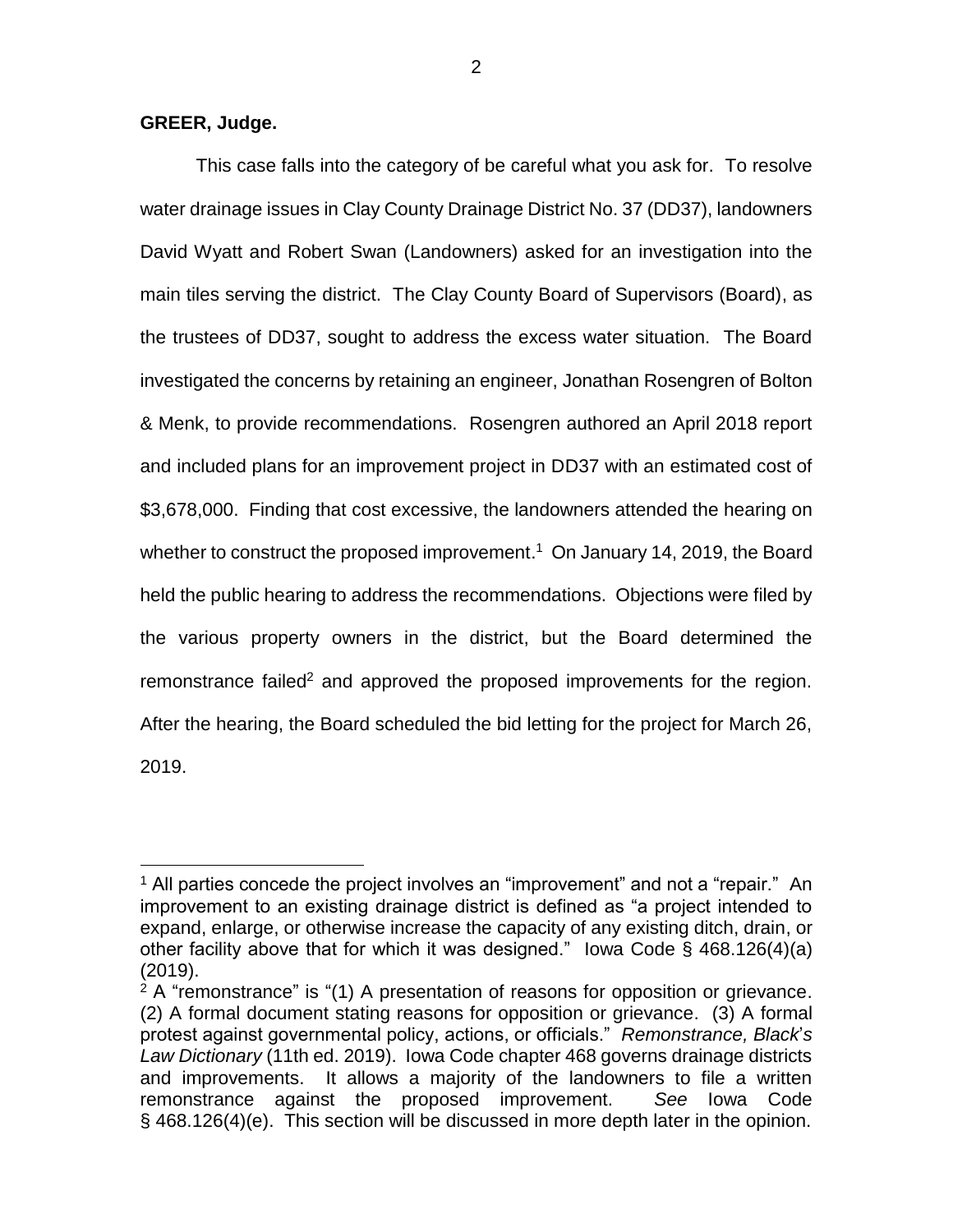These Landowners appealed the decision of the Board to the Clay County Auditor under Iowa Code chapter 468. The Landowners petitioned the district court to reverse the action of the Board under Iowa Code section 468.86. In June, both parties moved for summary judgment. With the theory the remonstrance failed to meet the statutory requirements, the Board asserted the landowners had no remedy and the improvements could proceed. The Landowners resisted the summary judgment motion, asserting the undisputed material facts supported a finding that its remonstrance count required the Board's actions involving the improvements to cease. After a thirty-minute hearing, the district court entered a ruling dismissing the Landowners' motion for summary judgment and granting the Board's motion for summary judgment. Holding the remonstrance failed, all claims pled by the Landowners were dismissed. Now, the Landowners appeal the summary judgment ruling.

#### **A. Factual Background.**

After experiencing problems with excess waters in DD37, in September 2014 several landowners petitioned for an investigation into the tile mains serving the district. They requested an investigation by a qualified engineer who would "determine the work required to provide sufficient drainage relief for the lands in the district." The Board met in their capacity as trustees of DD37 several days later. The Board voted to accept the petition and to hire Bolton & Menk engineers to investigate the work required and recommend improvements for the DD37. At the next drainage meeting in April 2018, the assigned engineer, Rosengren, provided an extensive report entitled Proposed Main Open Ditch Improvements for DD37. Although the landowners' concerns focused on the tile laterals, the report's

3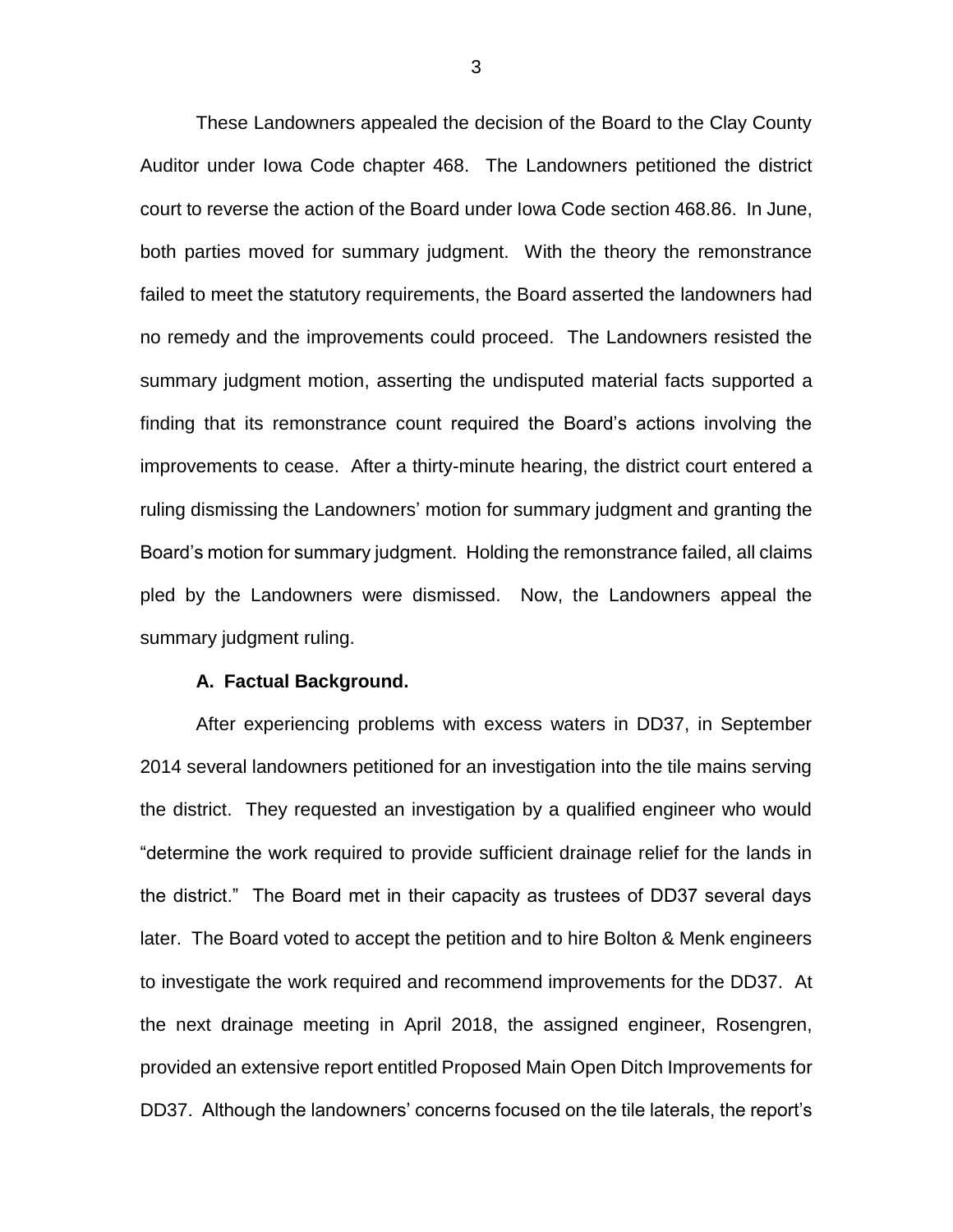scope was limited to the open ditch flooding. The report described the DD37 open

ditch as

an improvement to a portion of Pickerel Run. The district facilities include approximately 6.8 miles of open ditch and approximately 25 miles of branch tile drains. The watershed of Drainage District No. 37 covers 100.1 square miles (64,050 acres). It includes approximately 14,549 acres that drain directly into the open ditch downstream of the Trumbull Lake outlet in Lake, Meadow, and Freeman Townships in Clay County. The Main Open Ditch also serves as the outlet for Trumbull Lake that receives waters from Clay, Dickinson, Palo Alto, and Emmet Counties including Mud Lake, Round Lake, Twelve Mile Lake and several drainage districts including DD 95, and DD 89 in Palo Alto County and DD 61. DD 61 includes 30,570 acres in Clay, Dickinson, Emmet, and Palo Alto Counties. Only 7,983 acres are currently assessed for benefits derived from the district facilities. This equates to approximately 12% of the contributing 100.1 square mile watershed that the district serves. These assessed lands are located in Sections 21-22, 27-29, and 31-34 of Lake Township (1-97-N, R-35-W); Section 36 of Meadow Township (T-97-N, R-36-W); and Sections 4-6 and 7 in Freeman Township (1-96-N, R-35-W). The lands currently listed for benefit by DD 37 are listed on the current assessment schedule on file in the Auditor's Office.

The engineer also summarized the history of DD37, with a focus on

previous construction:

Drainage District No. 37 has not been substantially repaired since its construction. Below are listed items which have occurred since the establishment of the district.

1915-10-28 Petition filed for formation of a district.

1916-12-29 Engineer's Report filed.

1917-7-20 Contract awarded for constructing open ditch to Northern Construction Co. Leveling the spoil bank was not included in the bid.

1918-10-14 Contract awarded for construction of tile branches 293 and 298.

1919-4-16 Contract awarded for construction of tile branch 25. Branch 236 tile sizes changed.

1919-5-1 Contract awarded for construction of all remaining tile branches within DD 37.

1919-6-24 Open Ditch construction completed.

1963-8-19 Drainage District No. 37 Subdrainage District No. 1 Engineer's Report filed. Proposed subdrainage district is located in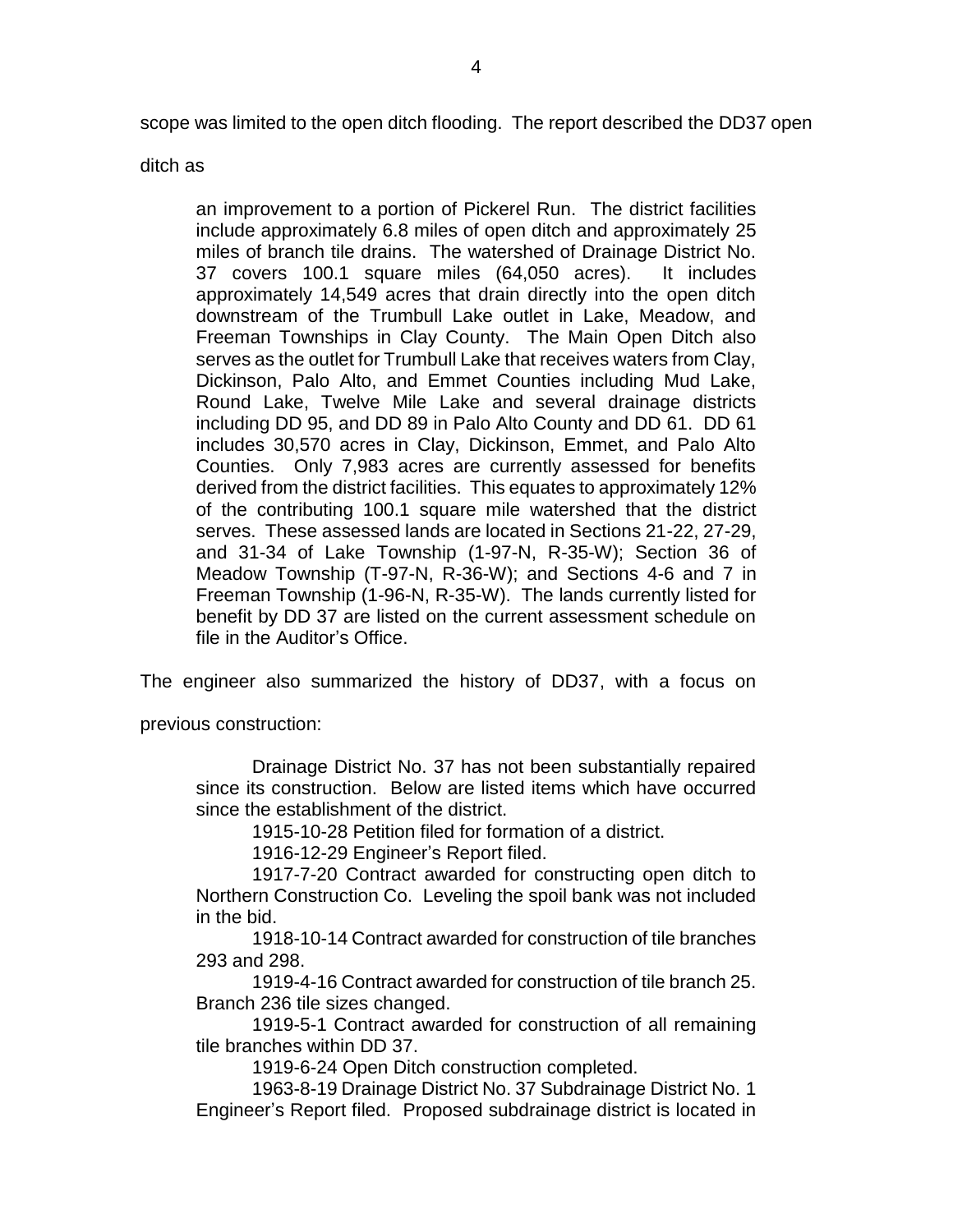Sections 32 and 33 of Lake Township and Sections 4 and 5 of Freeman Township. This subdistrict was not established.

1970-5-1 Engineer's Report was filed for establishment of Drainage District 37 Subdrainage 2 tile located in Sections 5, 6 and 8 of Freeman Township.

1972 Subdrainage District No. 2 construction completed.

1992-3-29 Clearing of fallen trees and beaver dams in ditch.

1994-5-25 Tile branch 114 repaired due to tree roots plugging tile.

2014-5-22 Unidentified tile branch repaired due to tree roots plugging tile.

2014-7-25 Landowner requests to install slide gate on district tile outletting into ditch.

2016 Tile branch 171 repaired due to tree roots plugging tile.

As a part of the recommendations, Rosengren opined that the Board annex around 56,960 acres of benefited lands not in the drainage district. He also recommended a reclassification of the existing district to spread more equitably the project costs among landowners.<sup>3</sup> During the August 2018 meeting the Board scheduled a public hearing for December. The Board convened the public hearing to receive and consider the improvements to DD37 as proposed by Bolton & Menk. Written objections to the plan were filed by various landowners. The public hearing was continued to January 14, 2019.

After explaining the scope of work and benefits at the January public hearing, the Board addressed the objections to the proposed project. The attorney for the Board explained that a remonstrance of the improvement required that 50% of the owners holding 70% of the land object. No one disputes that Iowa Code section 468.126(4)(e) applies to this situation; it states:

If the estimated cost of the improvement exceeds the adjusted competitive bid threshold, or the original cost of the district plus the

<sup>&</sup>lt;sup>3</sup> Rosengren estimated that 88% of the land draining to the proposed improvement benefit from the district facilities but pay no assessment for the maintenance costs. This annexation recommendation was not acted on during the public hearing.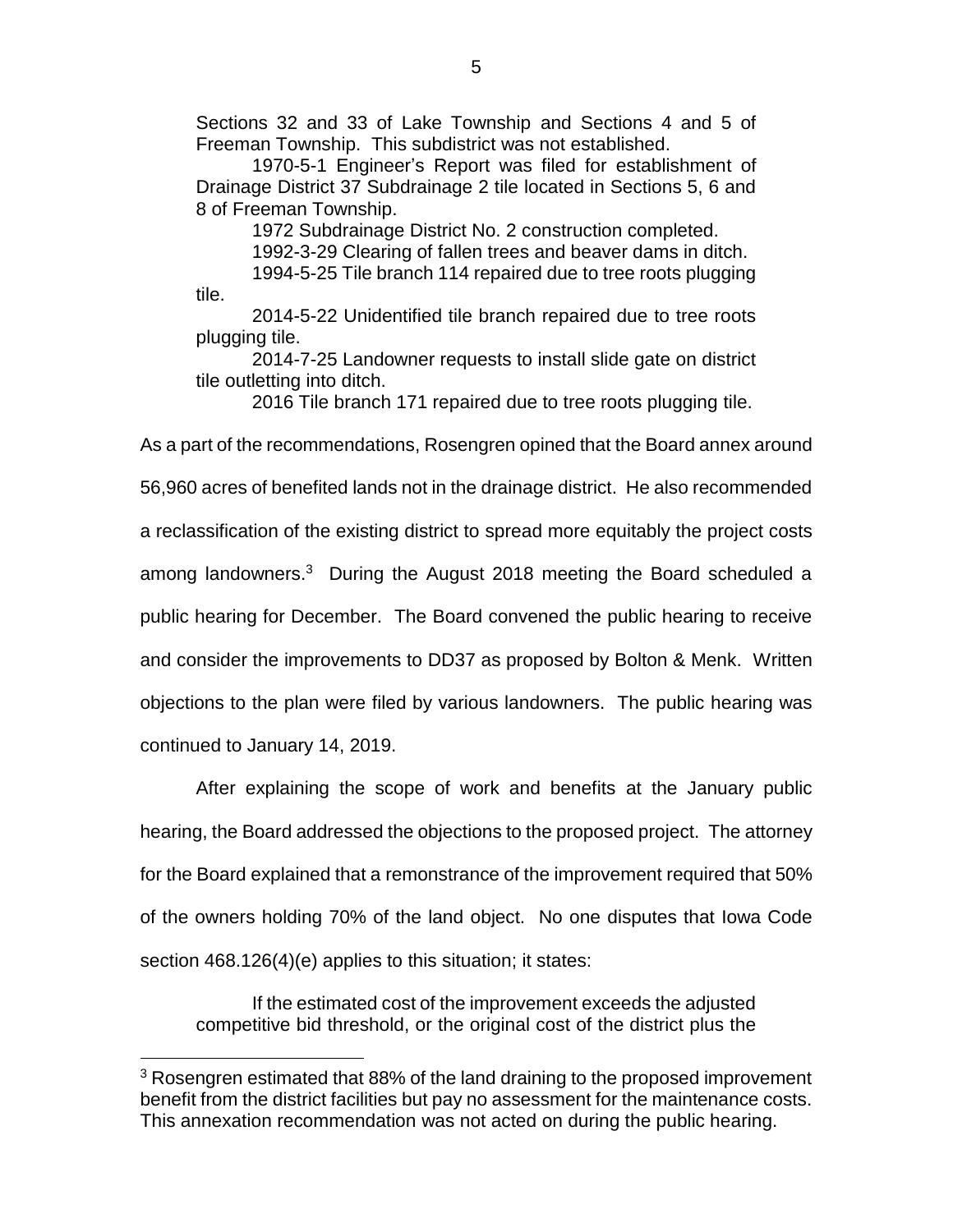cost of subsequent improvements in the district, whichever amount is greater, *a majority of the landowners, owning in the aggregate more than seventy percent of the total land in the district, may file a written remonstrance against the proposed improvement, at or before the date set for hearing on the proposed improvement as provided in paragraph "c", with the county auditor, or auditors in case the district extends into more than one county. If a remonstrance is filed, the board shall discontinue and dismiss all further proceedings on the proposed improvements and charge the costs incurred to date for the proposed improvements to the district*. Any interested party may appeal from such orders in the manner provided in this subchapter, parts 1 through 5.

(Emphasis added.) The meeting notes reflect 59.77% of owners with 65.00% of the land opposed the improvements. The minutes of the meeting noted the remonstrance failed. The Board then voted unanimously to approve the improvements to the main open ditch as recommended by Bolton & Menk. The Board directed the engineers to prepare plans and specifications for a bid letting and scheduled it for March 26, 2019.

In February 2019, three Landowners<sup>4</sup> appealed and petitioned for judicial review of the Board's actions under Iowa Code section 468.84. The Landowners' petition asserted they needed more time to respond at the public hearing, and three of the five Board members suggested they would continue the hearing to allow more time. The Landowners also alleged violations of their statutory rights under chapter 468 and the Iowa and United States constitutions. Finally, they applied for a temporary injunction to avoid irreparable and irreversible injury if the

<sup>&</sup>lt;sup>4</sup> Together with the two landowners who filed this appeal, Allen McGranahan was listed on the petition as a plaintiff. As it turned out, McGranahan owned property not in DD37, but in the area proposed for future annexation by the engineers. He filed a withdrawal from the proceedings before the hearing on the summary judgment filings.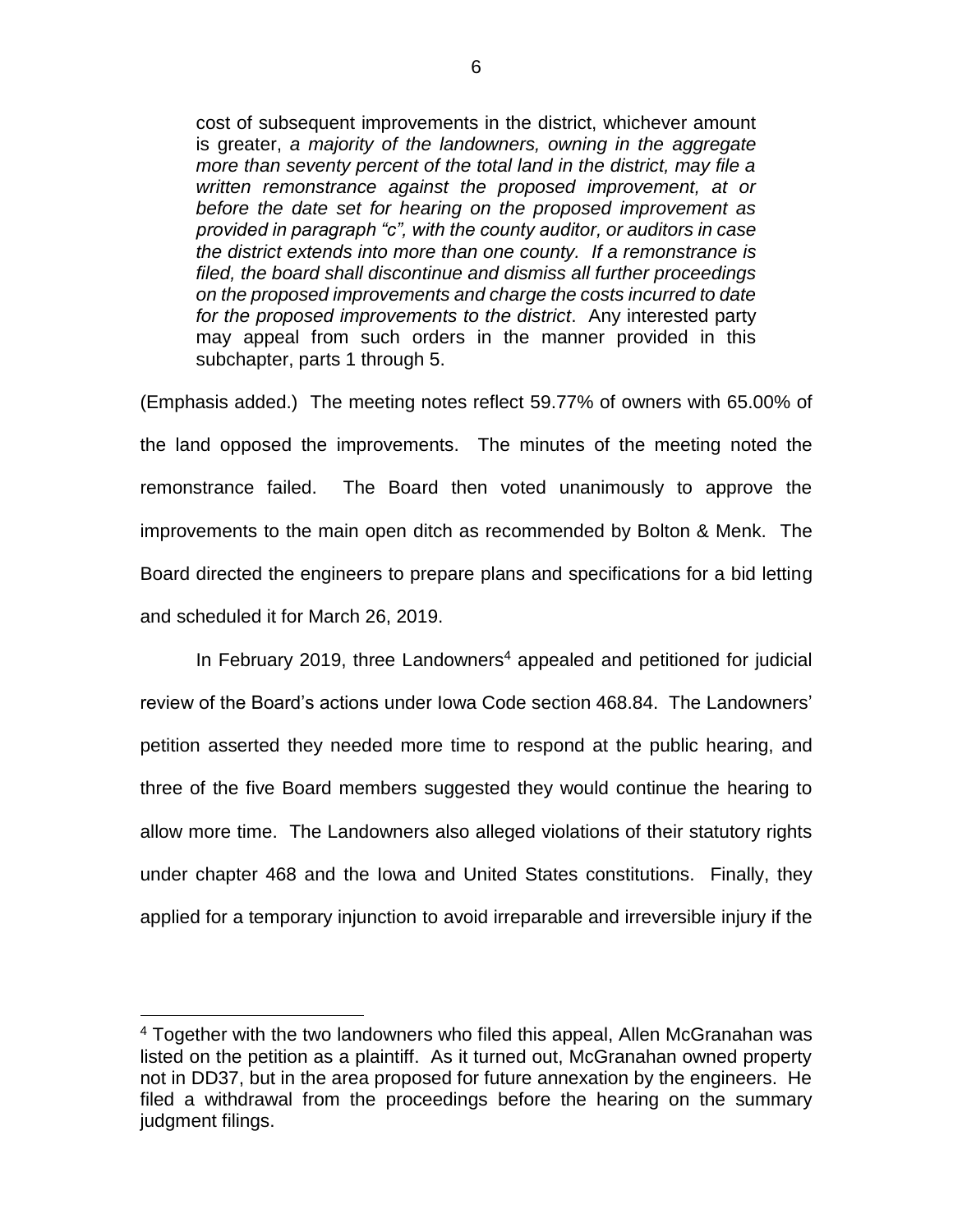improvement should proceed.<sup>5</sup> The Board filed an answer generally denying all allegations of the landowners and raising the issue of standing as to McGranahan because he did not reside in DD37. McGranahan ultimately withdrew from the case.

In June 2019, the Board moved for summary judgment, simply stating that the remonstrance failed at the public hearing so the landowners had no further remedies under chapter 486. An affidavit of the county auditor and engineer Rosengren supported the motion and analyzed the remonstrance calculation. The Landowners resisted, arguing there were disputed facts because the Board "committed errors when they tabulated the objections that constituted a remonstrance." Connie Swan, a daughter-in-law of landowner Robert Swan, presented an affidavit disputing the remonstrance count. Citing her background as a certified public accountant, she challenged the calculations of the Board. Competing affidavits were filed at various stages of the proceedings, and in November the Landowners filed a report authored by its expert witness engineer, Leo Gallentine of Clapsaddle-Garber Associates. That report was not made part of the summary judgment filings but was referenced by all parties and the court during these proceedings.

After the hearing on both summary judgment motions was held on January 24, 2020, the district court granted the Board's motion for summary judgment, denied the Landowners' motion, and dismissed their petition. The Landowners appeal the February 27, 2020 ruling.

<sup>&</sup>lt;sup>5</sup> With no objection to the Board's motion to strike, the district court struck the petition for temporary injunction.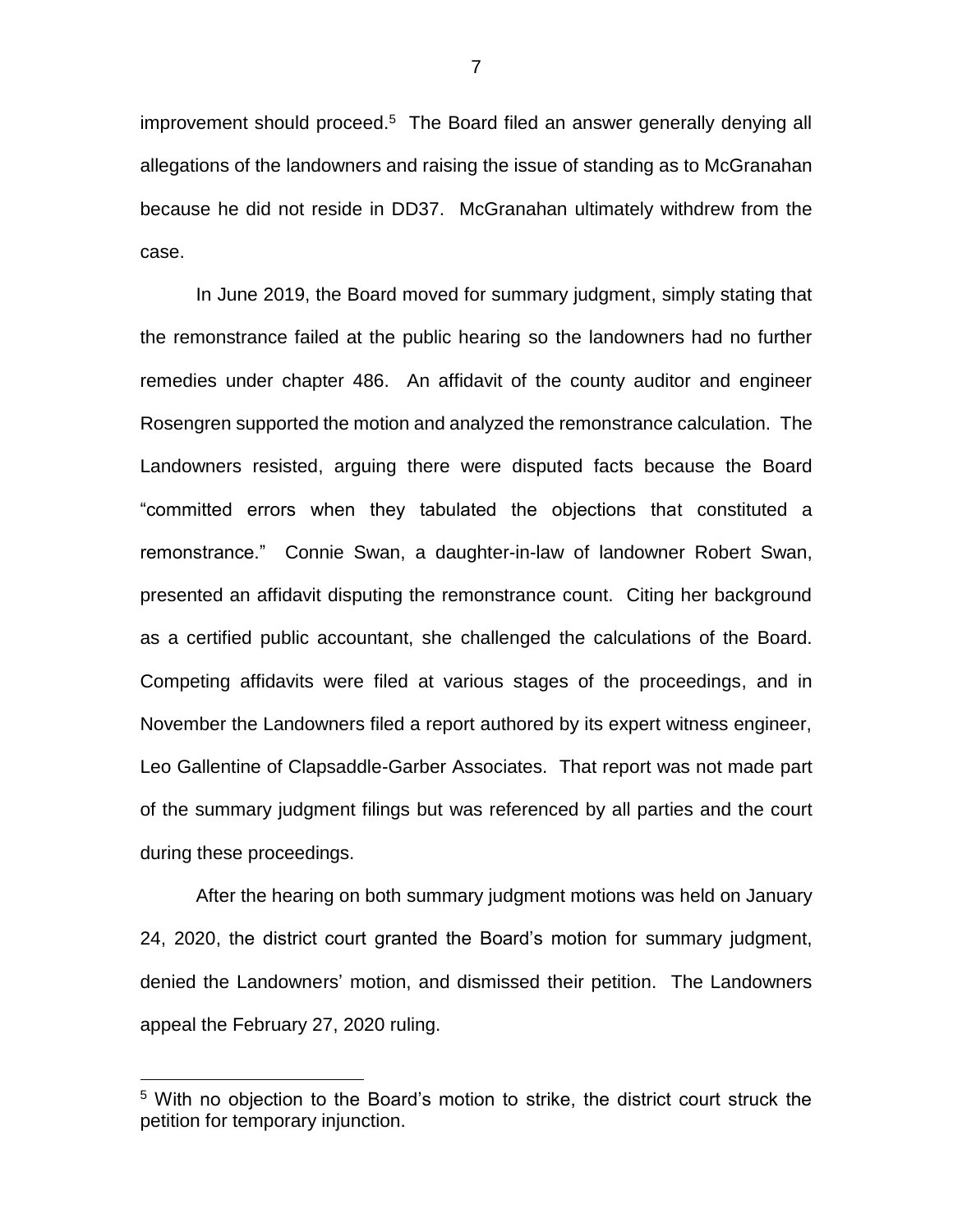### **B. Standard of Review and Error Preservation.**

"We review rulings that grant summary judgment for correction of errors at law." *Luana Sav. Bank v. Pro-Build Holdings*, *Inc.*, 856 N.W.2d 892, 895 (Iowa 2014). The grant of "[s]ummary judgment is appropriate 'if the pleadings, depositions, answers to interrogatories, and admissions on file, together with the affidavits, if any, show that there is no genuine issue as to any material fact and that the moving party is entitled to judgment as a matter of law.'" *Susie v. Fam. Health Care of Siouxland*, *P.L.C.,* 942 N.W.2d 333, 336 (Iowa 2020) (quoting Iowa R. Civ. P. 1.981(3)). The court must view the facts in the light most favorable to the nonmoving party, and on behalf of the nonmoving party consider every legitimate inference reasonably deduced from the record. *See Morris v. Legends Fieldhouse Bar & Grill, LLC*, 958 N.W.2d 817, 821 (Iowa 2021).

When reviewing drainage proceedings of boards of supervisors we apply three principles: the drainage statutes shall be liberally construed for the public benefit; strict compliance with statutory provisions is required to establish a drainage district, while substantial compliance is sufficient as to repairs or improvements; and the procedural requirements should not be too technically construed.

*Hicks v. Franklin Cnty. Auditor*, 514 N.W.2d 431, 435 (Iowa 1994). When key questions in this appeal involve statutory construction, our review is for correction of legal error. *Chi. Cent. & Pac. R.R. v. Calhoun Cnty. Bd. of Supervisors*, 816 N.W.2d 367, 370 (Iowa 2012).

The Board agrees that error was preserved, yet it raises failure to provide affidavits on the Landowners' part to support their arguments outside the remonstrance issue.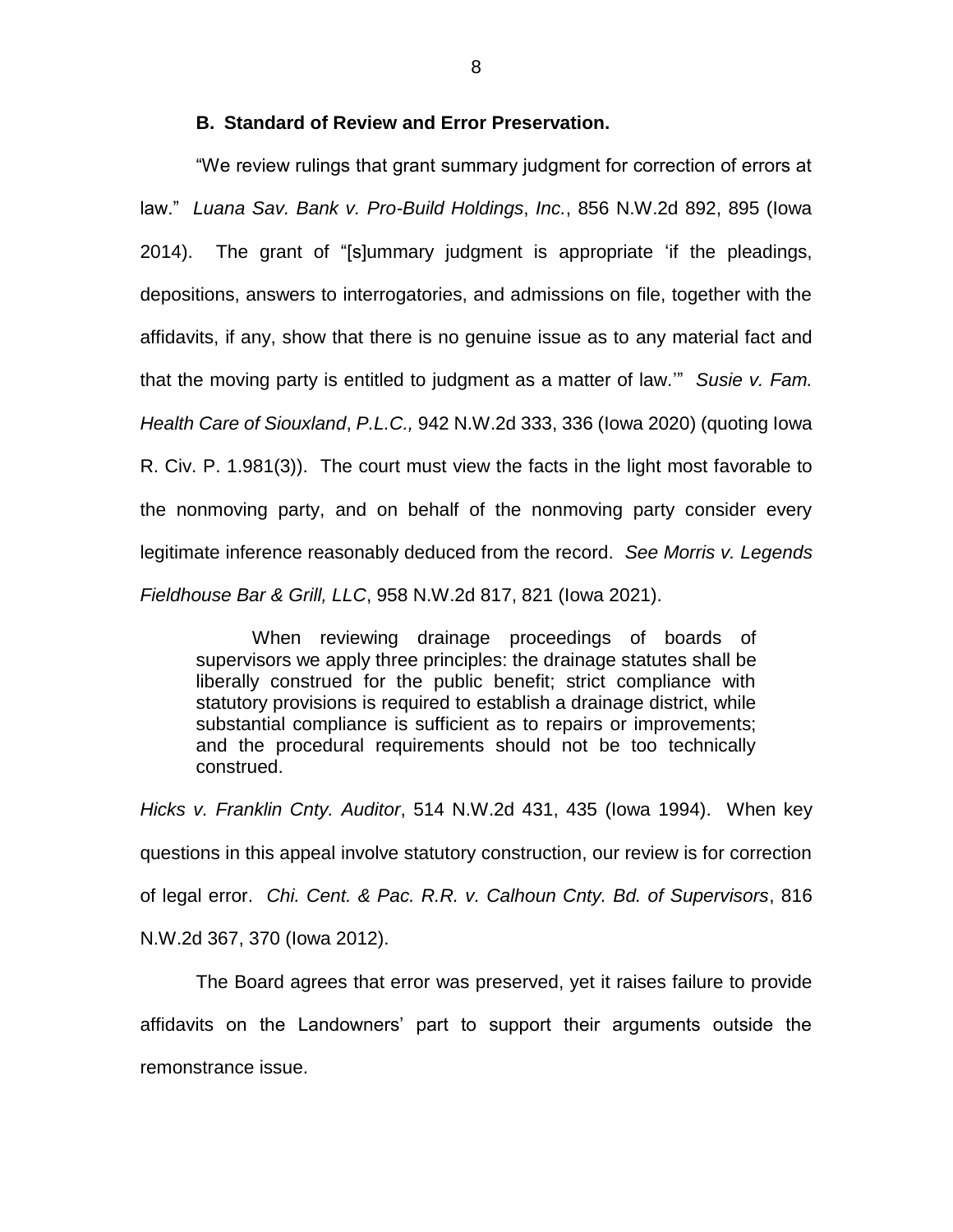#### **C. Analysis.**

At the onset, the Landowners challenge the summary dismissal of their petition as premature. Key to this case, the party moving for entry of summary judgment bears an initial responsibility to inform the district court of the basis for its motion and to identify those portions of the record that show a lack of a genuine issue. *See Otterberg v. Farm Bureau Mut. Ins. Co.*, 696 N.W.2d 24, 27 (Iowa 2005). Once the moving party has met this burden, the nonmoving party must go beyond the pleadings and by depositions, affidavits, or otherwise, designate specific facts showing that there is a genuine issue for trial. *See id.* at 27-28.

The Landowners first note there are material factual disputes about the final remonstrance calculation that prohibit summary judgment. Even more, the Landowners contend the district court ignored several other claims that require judicial review: (1) the Board failed to continue the public hearing to allow objectors more time to respond and (2) the Board improperly approved the proposed improvement when it was not "necessary or desirable, and feasible." We address these contentions separately.

#### *1. The remonstrance calculation.*

The Board's motion for summary judgment directed the district court to dismiss all claims pled by the Landowners because the remonstrance failed and the Board should be free to move forward with the DD37 improvement. The Landowners resisted the summary judgment motion addressing the remonstrance calculation, but they also reminded the district court about other issues they raised requiring judicial review. Yet the Landowners filed a summary judgment motion asserting the undisputed facts supported the remonstrance and the Board should

9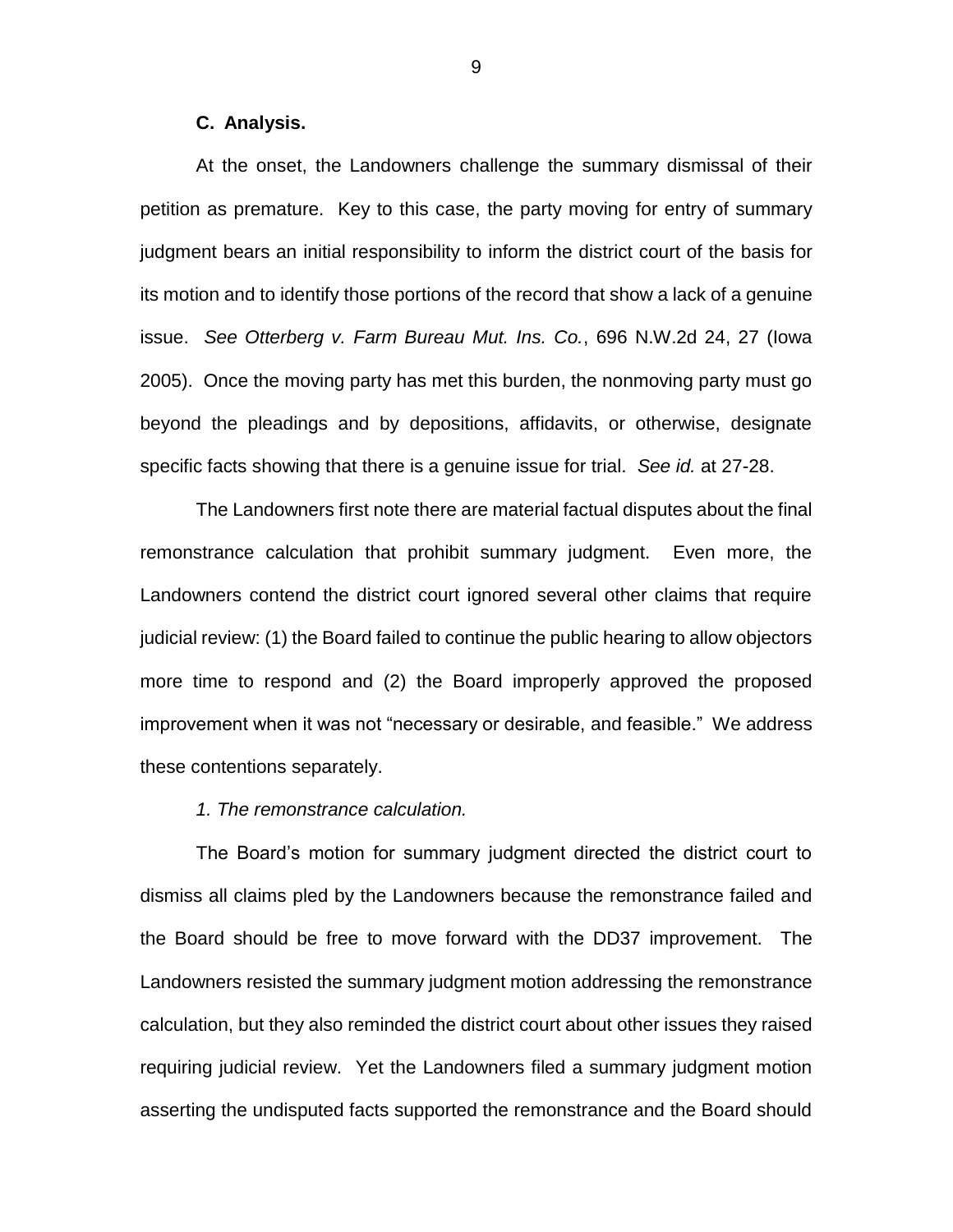stop progress on the improvements. Both parties represented in their motions for summary judgment that the undisputed facts warranted a summary judgment for that respective party. To put it more simply, the Board said the remonstrance failed to meet the 70% requirement, while the Landowners said the votes exceeded the statutory requirement.<sup>6</sup> At the summary judgment hearing, noting both parties disputed the calculations, the Landowners conceded that "[Landowners] honestly cannot make a good faith argument our motion for summary judgment should be granted" but that neither could the Board. To that end, each party filed pages of documents listing the names of owners in the DD37 and calculating the acres of those owners to account for their ownership interest.

All parties concede that 59.77% of the required majority of landowners objected to the improvements at the public hearing, so that requirement was satisfied. *See* Iowa Code § 468.126(4)(e). The dispute is if that majority of landowners own "*in the aggregate more than seventy percent of the total land in the district*." *Id.* (emphasis added).After the public hearing in January 2019, the Board concluded: "Objection results in 59.77% of owners of 65.00% of the land oppose an improvement. A remonstrance of the improvement requires 50% of the owners of 70% of the land therefore a remonstrance fails." To show how the Board miscalculated the percentages, the Landowners submitted an affidavit from Connie Swan describing several discrepancies. The Board acknowledged mistakes and recalculated the percentage of ownership opposing the

 $6$  The Landowners' motion for summary judgment settled on 70.5455656% vote, while the Board argued the final calculation was 68.56%.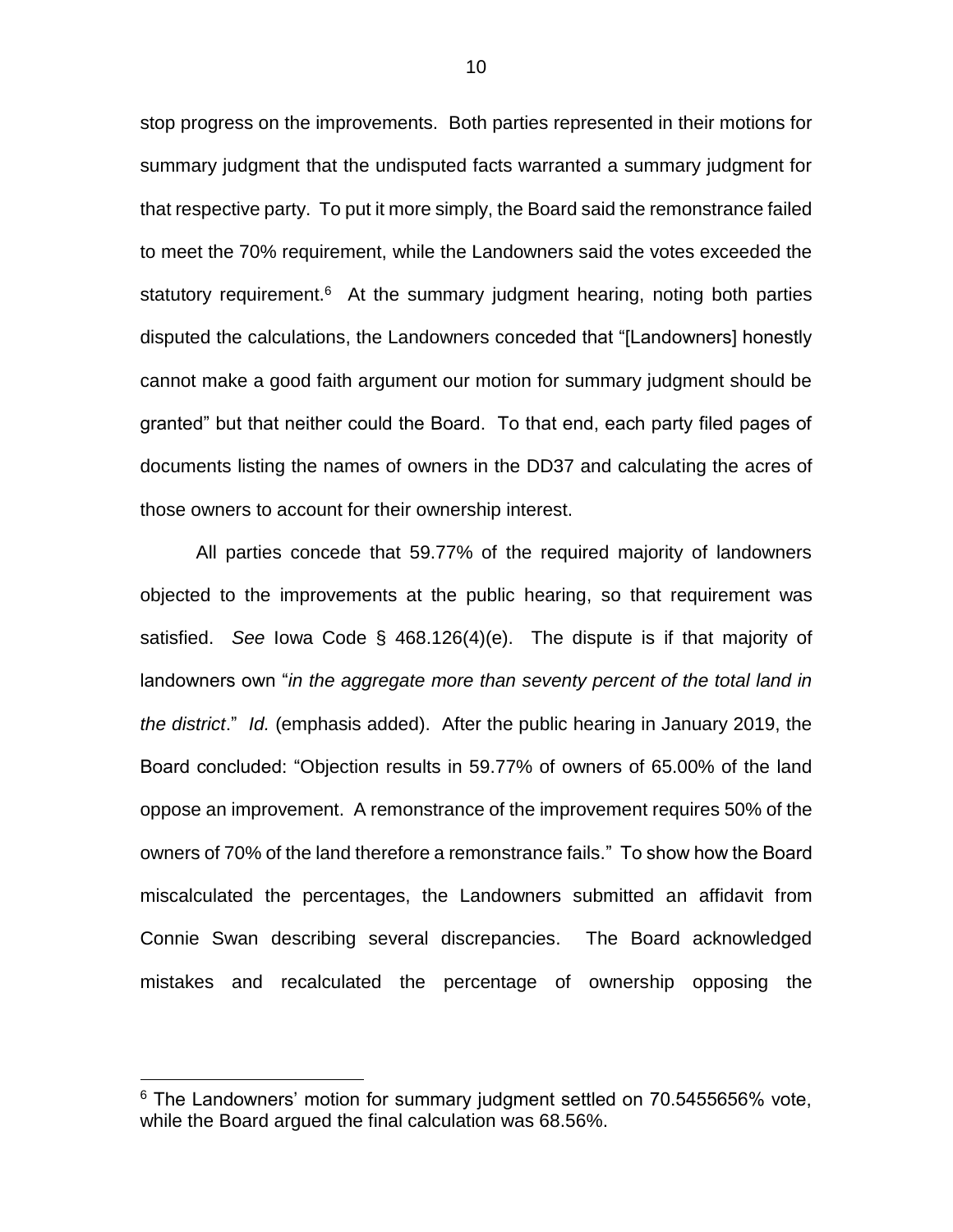improvement. Now we view the evidence to see if any disputed factual issues preclude summary judgment on the remonstrance count.

To determine the landowners in the drainage district, the Board looks to the transfer books in the county auditor's office.<sup>7</sup> The Board argues it is undisputed that the calculation, after considering all of the corrections urged by the Landowners, equates to 68.56% of the total land in the district. Here, after correcting errors first made in the count, Rosengren and the county auditor calculated from the transfer books "5,769.946 acres objecting and 8,416.103797 acres in the drainage district, and so that's 68.56 percent objecting." The district court relied on the Board's exhibit setting out the corrections and resulting calculations.

<sup>7</sup> Under Iowa Code section 468.14:

When any plan and report of the engineer has been approved by the board, such approval shall be entered of record in its proceedings as a tentative plan only for the establishment of said improvement. Thereupon it shall enter an order fixing a date for the hearing upon the petition not less than forty days from the date of the order of approval, and *directing the auditor immediately to cause notice to be given to the owner of each tract of land or lot within the proposed levee or drainage district as shown by the transfer books of the auditor's office*, including railway companies having right-ofway in the proposed district and to all lienholders or encumbrancers of any land within the proposed district without naming them, and also to all other persons whom it may concern, and without naming individuals all actual occupants of the land in the proposed district, of the pendency and prayer of the said petition, the favorable report thereon by the engineer, and that such report may be amended before final action, the approval thereof by the board as a tentative plan, and the day and the hour set for hearing on said petition and report, and that all claims for damages except claims for land required for right-of-way, and all objections to the establishment of said district for any reason must be made in writing and filed in the office of the auditor at or before the time set for such hearing.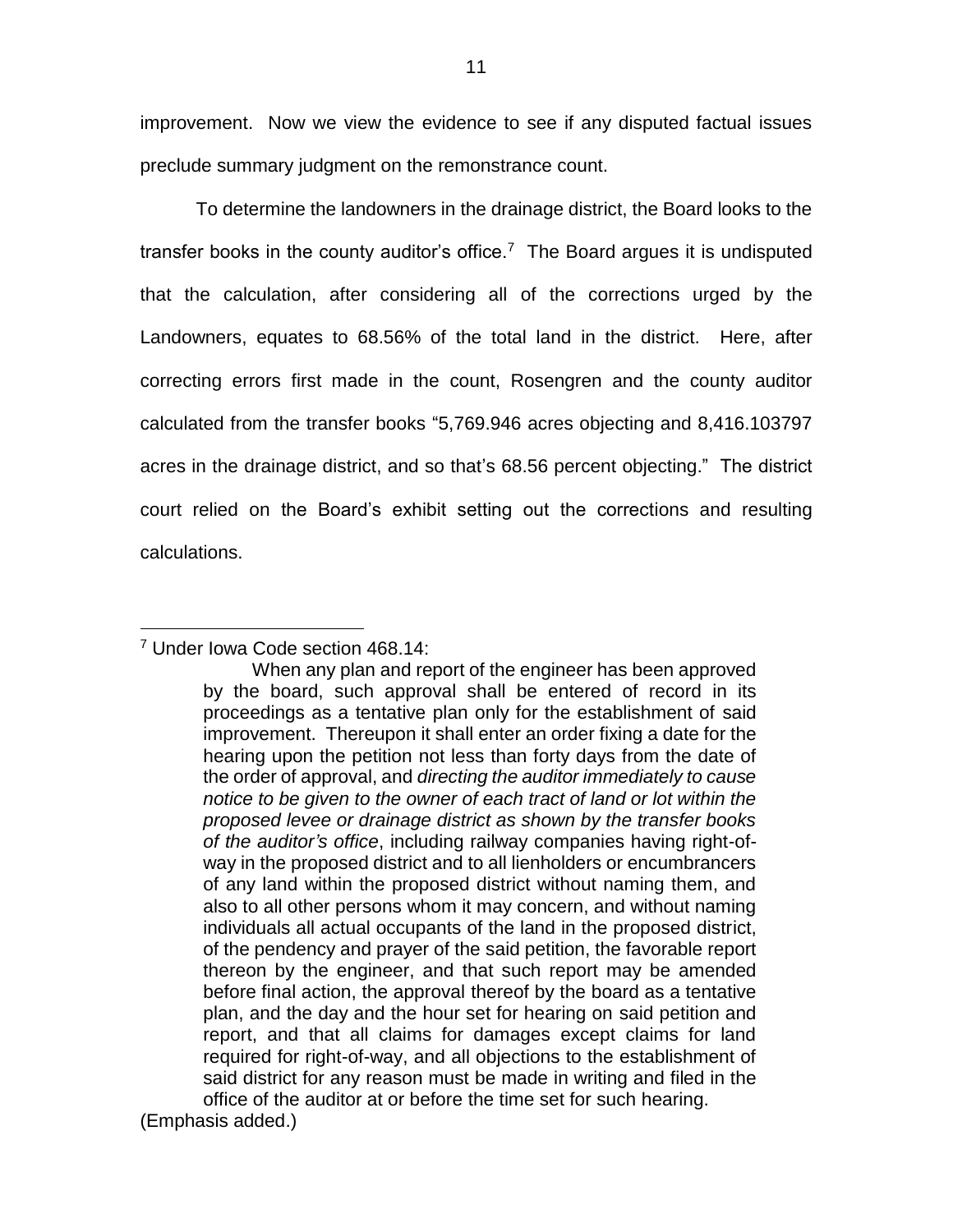|                                            | Exhibit        | <b>ENGINEER/COUNTY REMONSTRANCE CALCULATIONS</b> |                    |                            |                                          |                            | <b>CONNIE SWAN REMONSTRANCE CALCULATIONS</b> |                    |                                   |                                          |                            |
|--------------------------------------------|----------------|--------------------------------------------------|--------------------|----------------------------|------------------------------------------|----------------------------|----------------------------------------------|--------------------|-----------------------------------|------------------------------------------|----------------------------|
|                                            |                | <b>Total Acre</b><br>Change                      | <b>Total Acres</b> | Objected<br>Acre<br>Change | <b>Total</b><br><b>Objected</b><br>Acres | Remonstrance<br>Percentage | <b>Total Acre</b><br>Change                  | <b>Total Acres</b> | <b>Objected</b><br>Acre<br>Change | <b>Total</b><br><b>Objected</b><br>Acres | Remonstrance<br>Percentage |
| 1-14-2019 Initial Remonstrance (Exhibit A) | Exhibit A      |                                                  | 8233.4858          |                            | 5351.8986                                | 65.00%                     |                                              | 8233.4858          |                                   | 5351.8986                                | 65.00%                     |
| Addition for Dual Owner corrections        | Exhibit B      |                                                  | 8233.4858          | 383.3917                   | 5735.2902                                | 69.66%                     |                                              | 8233.4858          | 383.3917                          | 5735.2902                                | 69.66%                     |
| Addition for Brian Galbraith               | Exhibit B      |                                                  | 8233.4858          | 15.4955                    | 5750.7858                                | 69.85%                     |                                              | 8233.4858          | 15.4955                           | 5750.7858                                | 69.85%                     |
| LeAnn McGranahan recalculation             | Exhibit B      |                                                  | 8233.4858          | 5.0000                     | 5755.7858                                | 69.91%                     |                                              | 8233.4858          | 5.0000                            | 5755.7858                                | 69.91%                     |
| Marjorie Batcheler recalculation           | Swan Affidavit |                                                  | 8233.4858          |                            | 5755.7858                                | 69.91%                     |                                              | 8233.4858          | 53.1060                           | 5808.8917                                | 70.55%                     |
| Add missing total acres                    | Exhibit C      | 173.0004                                         | 8406.4862          |                            | 5755.7858                                | 68.47%                     | 173.0004                                     | 8406.4862          |                                   | 5808.8917                                | 69.10%                     |
| Correction to Tract 100.1 counted twice    | Exhibit C      | $-4.5427$                                        | 8401.9435          |                            | 5755.7858                                | 68.51%                     | $-4.5427$                                    | 8401.9435          |                                   | 5808.8917                                | 69.14%                     |
| Add Tract f - omitted parcel               | Exhibit C      | 14.1603                                          | 8416.1038          | 14.1603                    | 5769.9461                                | 68.56%                     | 14.1603                                      | 8416.1038          | 14.1603                           | 5823.0521                                | 69.19%                     |
| Annexed Lands Added (Includes Parcel g)    | Swan Affidavit | 1.3000                                           | 8417.4038          | 1.3000                     | 5771.2461                                | 68.56%                     | 84.7710                                      | 8500.8748          | 84.7710                           | 5907.8231                                | 69.50%                     |
| Removed Tract 105 for incorrect parcel #   | Swan Affidavit |                                                  | 8417.4038          |                            | 5771.2461                                | 68.56%                     | $-50.9982$                                   | 8449.8766          |                                   | 5907.8231                                | 69.92%                     |
| Removed Tract 5 - US Fish & Wildlife       | Swan Affidavit |                                                  | 8417.4038          |                            | 5771.2461                                | 68.56%                     | $-75.3983$                                   | 8374.4783          |                                   | 5907.8231                                | 70.55%                     |
| Row on Parcels in District                 | Exhibit D      | $-115.5500$                                      | 8301.8538          | -94.4533                   | 5676.7928                                | 68.38%                     | $-115.5500$                                  | 8258.9283          | $-94.4533$                        | 5813.3697                                | 70.39%                     |
| ROW Owned by DD 37                         | Exhibit D      | 124.9000                                         | 8426.7538          |                            | 5676.7928                                | 67.37%                     | 124,9000                                     | 8383.8283          |                                   | 5813.3697                                | 69.34%                     |

Based on the dueling motions for summary judgment, affidavits, and documents,

the district court summarized the information to reach a decision:

As a response to Connie Swan's calculation, the Board adjusted their calculation and came to a final remonstrance percentage of 68.56%. This final percentage does not include the annexed lands nor the rights of way. As set forth above, this Court finds the annexed landowners cannot remonstrate—therefore confirming the Board's exclusion of these lands from the calculation. Section 468.126 clearly affords voting to only owners of land, not owners of easement, therefore justifying the exclusion of the rights of way.

Reviewing the spreadsheet at the end of Toay and Rosegren's July 2, 2019 affidavit, the Court notes the parties had same total acres (denominator) of 8416.1038 through the first eight rows. In the same rows, the parties diverge on the objecting acres (numerator) only on Marjorie Batcheler's 53.1060 acres: the Board did not count these in; the Plaintiffs count these in. From row 9 till [row] 13, parties diverge on adding or subtracting acres from the denominator. There should be no annexed lands added. The Board did not remove Tract 105 because it was counted in correctly after using the correct parcel number. U.S. Fish & Wildlife should remain in the total due to their ownership and assessment. DD37's right-ofway cannot be added because DD37 is not ownership of these acres.

In the end, the Board's row 11 figures of total and objecting lands are correctly computed—which result in a remonstrance of 68.56%. Even adding Marjorie Batcheler's 53.1060 acres to the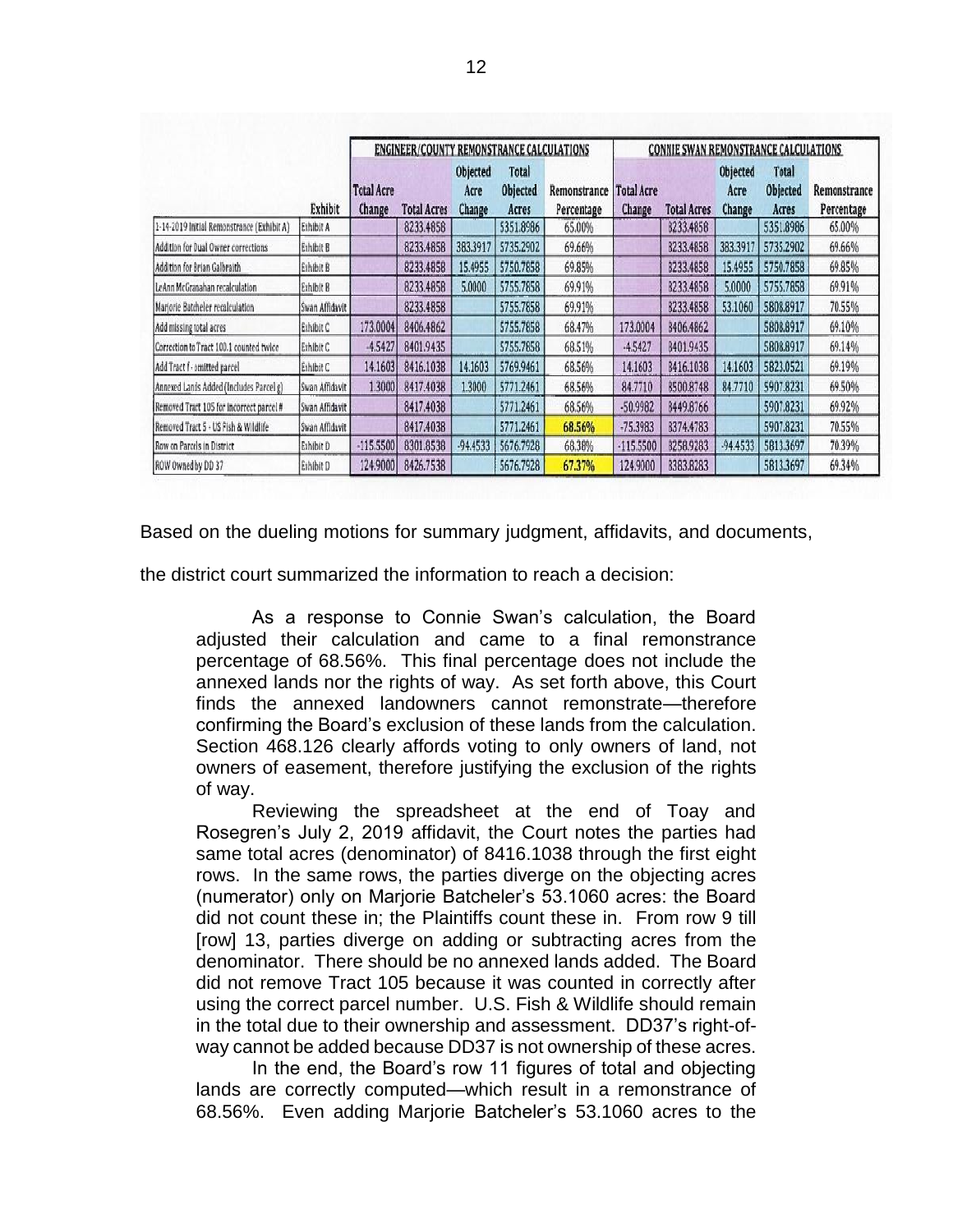objecting land, which the Court finds should not be included for the reasons stated in the Board's affidavit, the final percentage ends up at 69.19%: (5771.2461+53.1060)/8417.4038. Therefore, the remonstrance fails because it is below the statutorily required 70%. To the extent that Point 8 in Gallentine Report lists discrepancies between transfer books and county recorder's office, the Plaintiffs cite to no authority why these discrepancies should overcome statutory requirement of basing remonstrance on transfer books. This Court does not see reason to deviate from the statute.

(Citation omitted.) Because the district court addressed the Gallentine expert report, we discuss its impact to this remonstrance issue. $8$  After the summary judgment motions and supporting documents were filed, in November 2019 the Landowners served Gallentine's expert witness report. That report included an analysis about the remonstrance count. The district court found it could not consider the report as a matter of law because the Landowners never moved to supplement the summary judgment pleadings. Still, the Board applied to reset the hearing on the motions and included many references to Gallentine's conclusions. Attached to that application was a new affidavit from the county auditor and Rosengren with updated corrections to the calculations in response to Gallentine's opinions. Likewise, the Board referenced the Gallentine report in the oral argument and urged that even with his conclusions, the computation would be 66.291%. And in the ruling the district court detailed Gallentine's arguments, discussing each point. In our review, we find the district court and all parties included the Gallentine report as part of the record, so we consider it as well.

 $8$  The Landowners argued that the Gallentine report identified seven reasons why the Board's remonstrance calculation was incorrect, but most related to those Connie Swan also raised.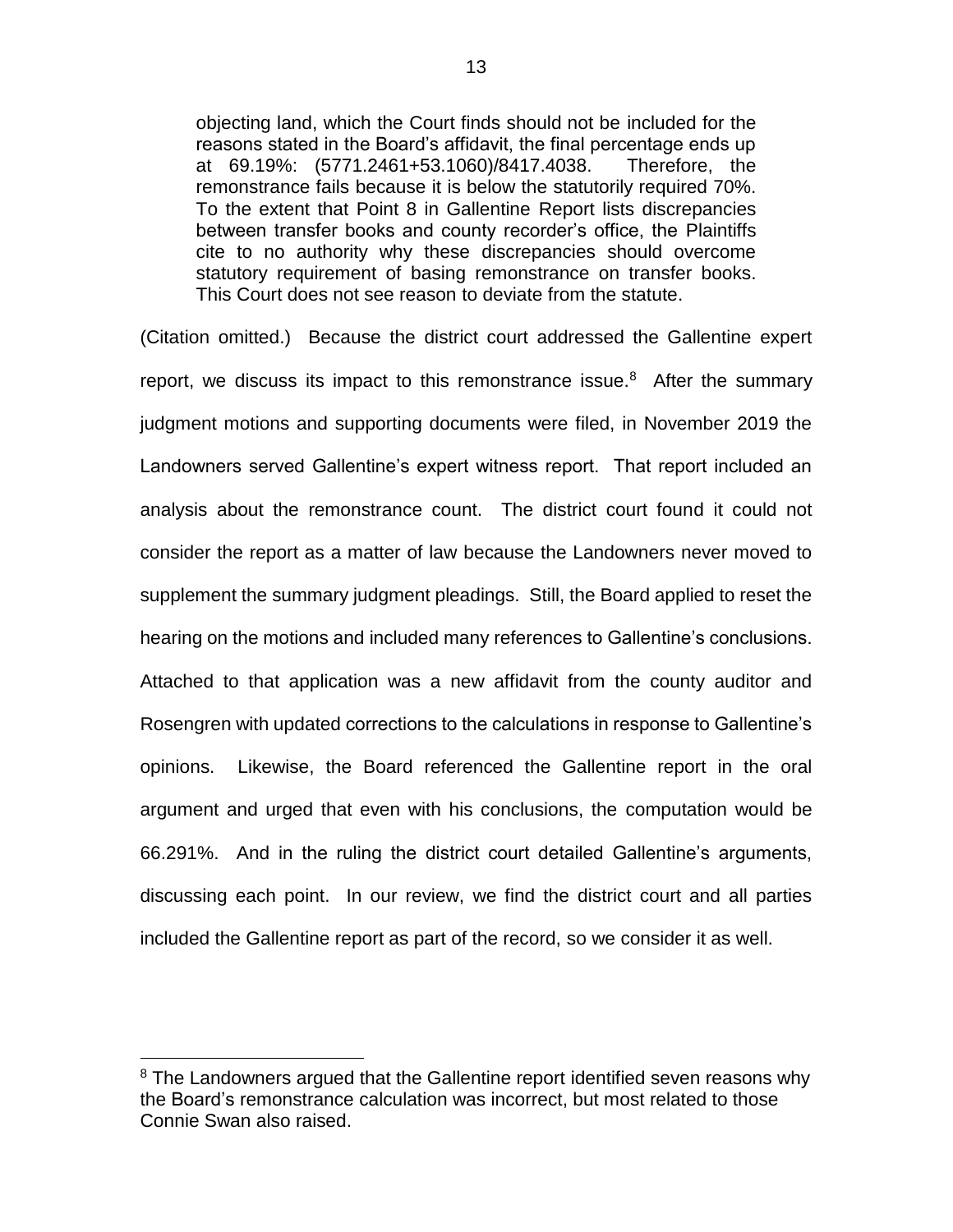Having reviewed the facts associated with the remonstrance calculation, we agree with the district court's confirmation that the remonstrance correct calculation was 68.56%. After addressing the corrections raised by the Landowners and applying the correct standards related to those corrections, we find no dispute in the math. The final calculations did not meet the 70% statutory requirement. Thus, the remonstrance failed and summary judgment on this issue was proper.

#### *2. The other claims.*

Finally, to preserve part of their case, the Landowners dispute the summary judgment ruling dismissing all claims made by them in the petition. Even if the remonstrance failed, the Landowners assert the claims related to the Board's behavior remain viable for judicial review. Our legislature vested the Board with authority to "order done whatever is necessary to restore or maintain a drainage or levee improvement in its original efficiency or capacity," including the "repair [of] any damaged structures . . . and whatever else may be needed to restore or maintain such efficiency or capacity or to prolong its useful life." Iowa Code § 468.126(1)(a); *see also Bd. of Trs. of Farmers Drainage Dist. v. Iowa Nat. Res. Council*, 78 N.W.2d 798, 803 (Iowa 1956) (stating analogous provision in prior statute was "a comprehensive provision imposing the mandatory duty on trustees of a drainage district to keep its drains in repair and authorizing [trustees] to 'order done whatever is necessary to restore or maintain' the 'improvement in its original efficiency or capacity'" (citation omitted)).

But as noted, landowners can object to the Board's actions. *See Allen v. Webster Cnty. Bd. of Supervisors*, No. 07-0876, 2008 WL 782811, at \*4 (Iowa Ct.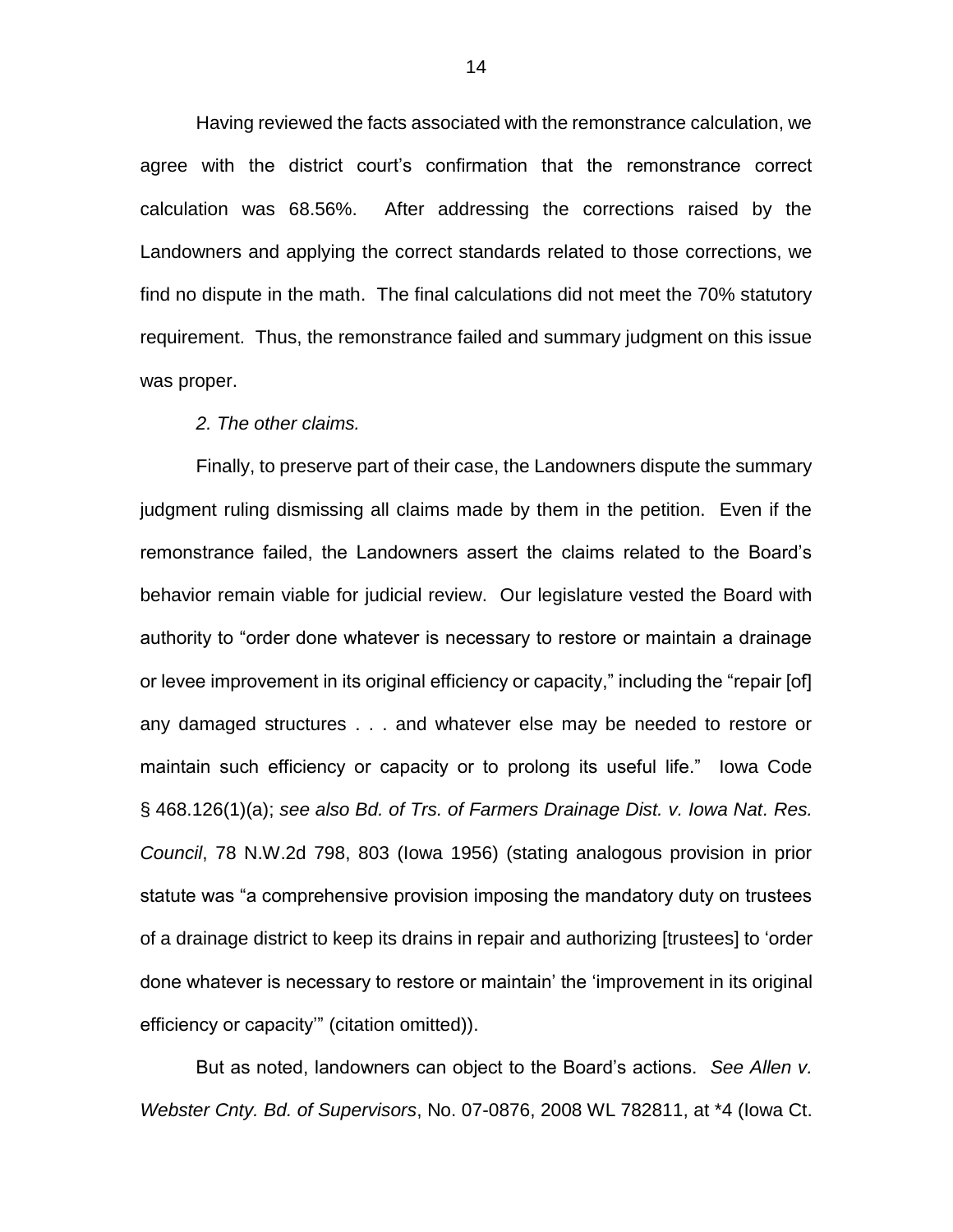App. Mar. 26, 2008). After the Board considers the landowner feedback on a proposed improvement, the Board "shall order that the improvement it deems *necessary or desirable and feasible* be made and shall also determine whether there should be a reclassification of benefits for the cost of the improvement." Iowa Code § 468.126(4)(d) (emphasis added). Yet here, the Landowners assert the district court summarily dismissed this claim in their petition even though the Board made no motion for summary judgment addressing the issue.

True, when the Board moved for summary judgment, it focused only on the remonstrance issue yet urged the Landowners' petition should be dismissed in its entirety. As a part of its resistance to the summary judgment motion, the Landowners reminded the district court of the other issues raised in the petition not addressed in the Board's motion. To respond, the Board argued the Landowners presented no affidavit supporting the other issues pled. And the Board continued

[Landowners] have not alleged, nor provided any affidavits or proof that the [Board's] actions amounted to fraud, were in excess of jurisdiction, or amounted to an abuse of discretion. Therefore, the [Board] as a matter of law [is] entitled to summary judgment in regard to Division I of [the Landowners'] Petition.

*See Johnson v. Monona–Harrison Drainage Dist.*, 68 N.W.2d 517, 523 (Iowa 1955) ("Such relief [setting aside the action of the Board] should not be granted unless it appears the [Board's] action of approval amounted to fraud, was in excess of jurisdiction, or that it amounted to an abuse of discretion." (referencing Iowa Code chapter 455, now renumbered chapter 468)).

The district court adopted the Board's arguments made in response to the Landowners' resistance. But the Board's motion for summary judgment only addressed its theory that the remonstrance failed and did not tackle the other